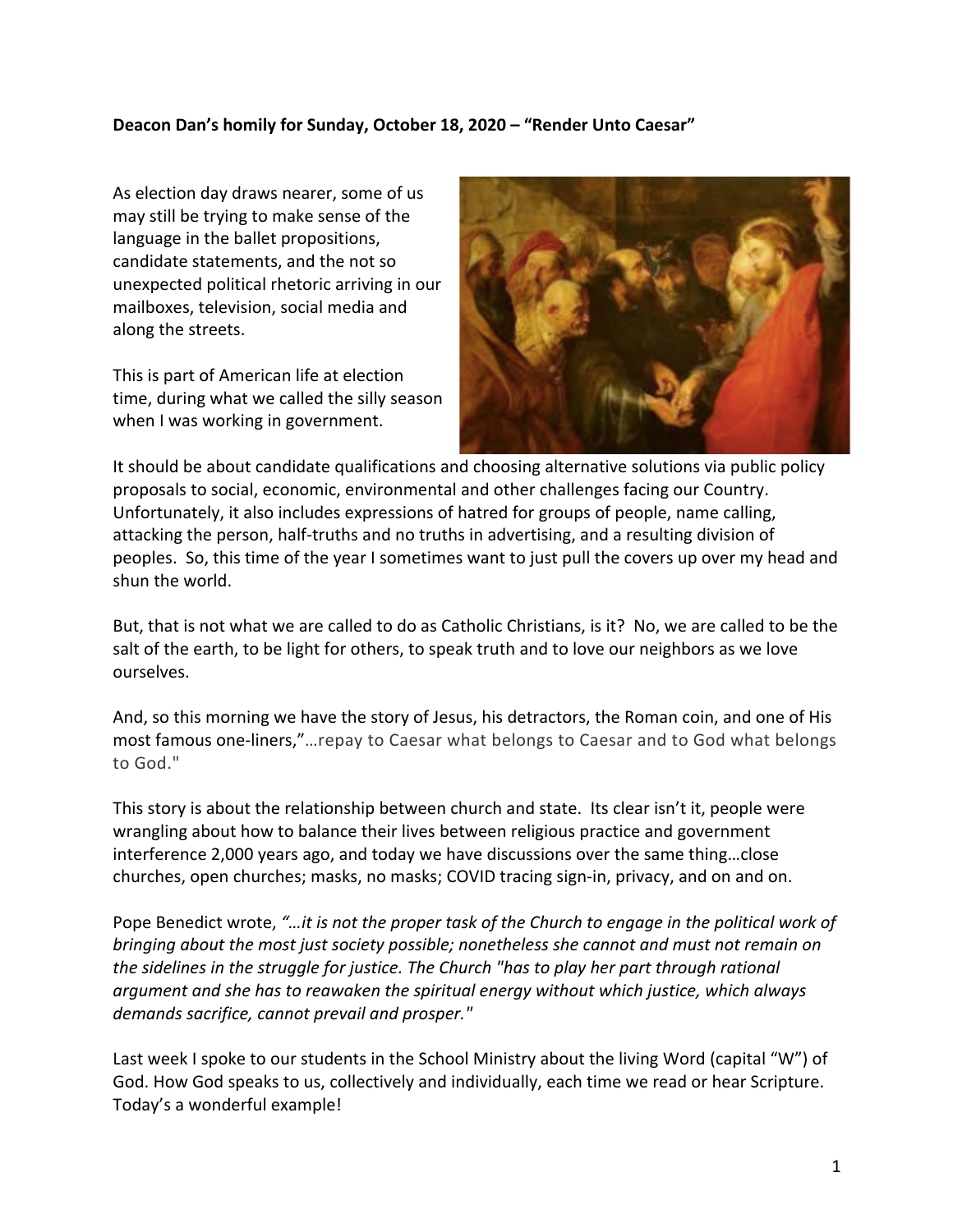A bit of context, what's actually happening, is helpful for us to better understand today's Gospel. First, we hear from Matthew that the Pharisees and Herodians were trying to entrap Jesus. Their intent was evil; it was self-centered and manipulative .

The Pharisees and Herodians shared no love for one another. In fact, the cliche, "the enemy of my enemy is my friend," applies to this collusion between them. They both wanted Jesus gone for their own reasons. If our Lord says yes, pay the tax, the Pharisees will indite him as an enemy of the people, a collaborator with the Romans.

If He says, no don't pay the tax, he will be arrested as a dissenter, a trouble-maker. In a clever manner they seemingly place Jesus on the horns of a dilemma. But Jesus answer is not Caesar or God, but Caesar and God.

Some interpret this passage as evidence of separation between church and state; and there is a rightly ordered separation between the two, each having its own sphere of responsibility. But, does it mean politics belongs only in the public arena and religion only belongs in the private arena?

No! Religion does not have supremacy over government and government doesn't have supremacy over religion. However, all things belong in God's sphere. God sustains all of the world. He presses on every aspect of creation. Everything in the world belongs to God.

Pope Benedict 16 wrote, *"St. Augustine used this particular Scriptural passage several times in his homilies, "If Caesar reclaims his own image impressed on the coin, will not God demand from man the divine image sculpted within him?" And further, "as the tribute money is rendered to him (Caesar), so should the soul be rendered to God, illumined and stamped with the light of his countenance."*

If we think there is a distinct separation between government and religion in these United States, just look at Judge Amy Coney Barrett judicial nomination hearings this week. So many of the questions that came to her were about her views on abortion, marriage, the sanctity of life. Falsely, our laws have inserted themselves into the place of God, of creator; wrongly determining when life will be stopped and when life will be allowed.

Do you think it is mere coincidence that a Catholic woman, a woman who is a member of the St. Joseph County Right to Life organization, a professor of law from one of the most well-known Catholic Universities in the world, a wife and mother of seven children, is the center point of our national media, the focus of our country's political leadership during Respect Life month?

I don't think its coincidence; I think it's the hand of God in His created world bringing forth a person to our highest court that will look at cases brought before her with a humility, an intelligence and a view-point that recognizes God is in everything and everyone.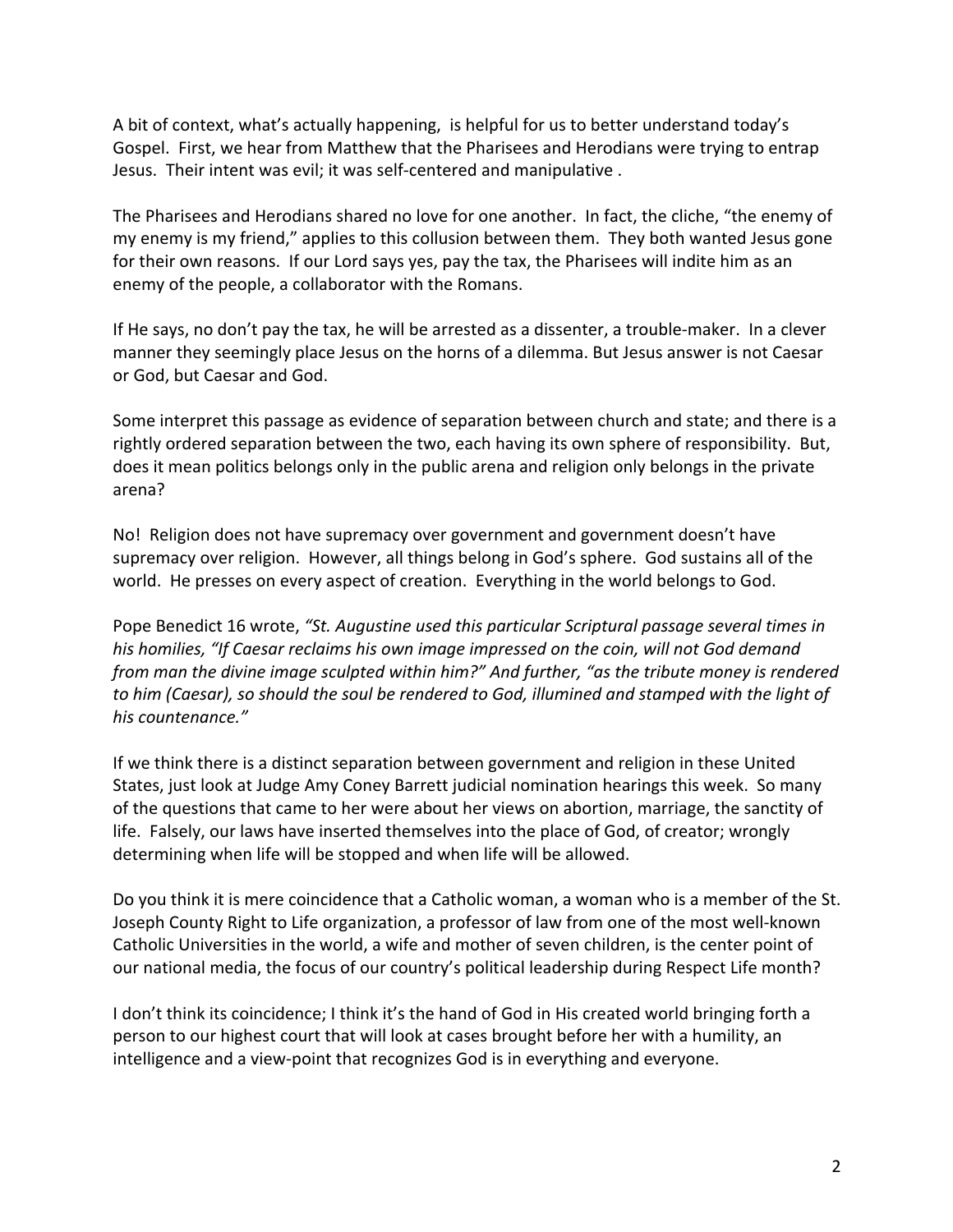As Catholics, during this election time and beyond into the coming year, what do we render unto Caesar? Well, we should be good citizens…not just good citizens, but exemplary citizens; we follow the laws and work to change unjust ones, we pay our taxes, we contribute to the good of our community, and we vote in ways that protect and uphold the values of our Church.

And, how do we give to God what is Gods? We love Him with all our hearts, with all our soul and all our minds. And love our neighbor as ourselves. We abandon ourselves to Him, to His Divine Providence. Conforming our will, our hearts, to His; asking for the desire to do so, and the gifts to do it. And, we follow the teachings of our Church. Teachings that are rooted in Divine Law, Natural Law, and 2,000 years of the wisdom of the Magisterium of our Church.

A well-formed conscience is formed well by knowing these teachings; and a well-formed conscience provides for wise decisions.

There's a beautiful painting done in the baroque style by Peter Paul Reubens around 1620 titled "Render Unto Caesar". This painting captures the scene in this Gospel passage. Jesus is on one side, the front men for the Pharisees and the Herodians are on the other side, the coin is being held low by our Lord in the middle, and the men around Jesus are focused on the coin. Jesus is pointing up toward heaven/God.

The imagery is illustrating how things of the world, things down low, capture our attention most of the time…work, hobbies, school, sports, food, you name it; things of Caesar. But, Jesus is always telling us to move up, to look to God for all we need. After all, everything that we can hold in our hand, came to us from God; and everything that we hold is intended to be given away, in some fashion.

This is Mission Sunday; a day to remember that we are missionary disciples, intended/called to take out into the world what we are given in Faith. *Benedict wrote in his Apostolic Exortation: Sacramentum Caritatis (The Sacrament of Charity), "The love that we celebrate in the (Eucharist) sacrament is not something we can keep to ourselves. By its very nature it demands to be shared with all. What the world needs is God's love; it needs to encounter Christ and to believe in him. The Eucharist is thus the source and summit not only of the Church's life, but also of her mission: "an authentically eucharistic Church is a missionary Church." (234) We too must be able to tell our brothers and sisters with conviction: "That which we have seen and heard we proclaim also to you, so that you may have fellowship with us" (1 Jn 1:3). Truly, nothing is more beautiful than to know Christ and to make him known to others."*

-------------------------------------------------------------------------------------------------------------------------------

Twenty-ninth Sunday in Ordinary Time

Lectionary: 145 Reading 1 **IS 45:1, 4-6**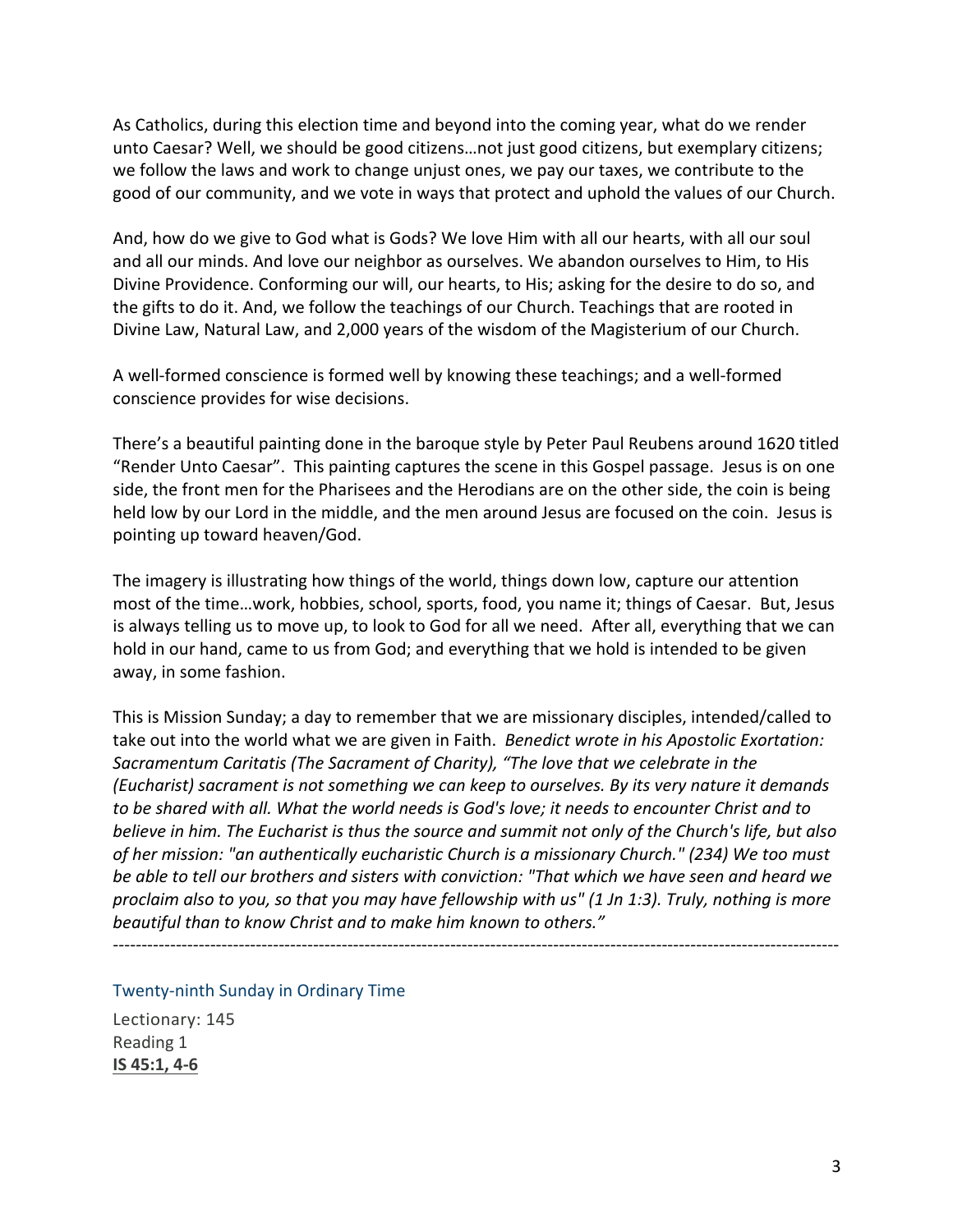Thus says the LORD to his anointed, Cyrus, whose right hand I grasp, subduing nations before him, and making kings run in his service, opening doors before him and leaving the gates unbarred: For the sake of Jacob, my servant, of Israel, my chosen one, I have called you by your name, giving you a title, though you knew me not. I am the LORD and there is no other, there is no God besides me. It is I who arm you, though you know me not, so that toward the rising and the setting of the sun people may know that there is none besides me. I am the LORD, there is no other. Responsorial Psalm **PS 96:1, 3, 4 -5, 7 -8, 9 -10** R. (7b) **Give the Lord glory and honor.** Sing to the LORD a new song; sing to the LORD, all you lands. Tell his glory among the nations; among all peoples, his wondrous deeds. R. **Give the Lord glor y and honor.** For great is the LORD and highly to be praised; awesome is he, beyond all gods. For all the gods of the nations are things of nought, but the LORD made the heavens. R. **Give the Lord glory and honor.** Give to the LORD, you families of nations, give to the LORD glory and praise; give to the LORD the glory due his name! Bring gifts, and enter his courts. R. **Give the Lord glory and honor.** Worship the LORD, in holy attire; tremble before him, all the earth; say among the nations: The LORD is king, he governs the peoples with equity. R. **Give the Lord glory and honor.**

Reading 2 **1 THES 1:1 -5B**